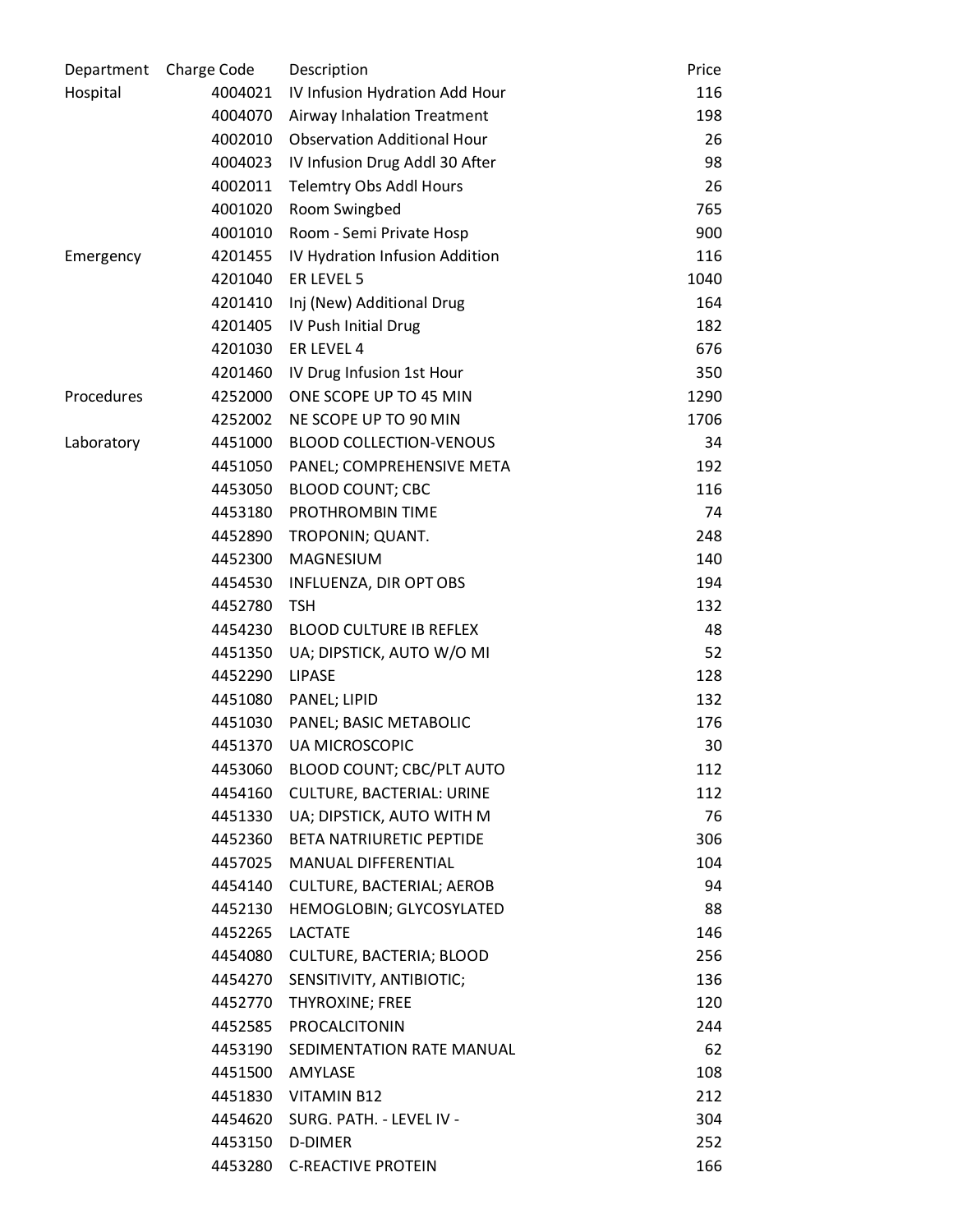| 4452230 | <b>IRON</b>                      | 72   |
|---------|----------------------------------|------|
|         | 4452240 IRON BINDING CAPACITY    | 94   |
|         | 4451930 FERRITIN                 | 190  |
|         | 4451940 FOLATE SERUM             | 222  |
|         | 4451580 25-HYDROXYVIT D2,D3      | 230  |
|         | 4451115 URINE DRUG SCREEN        | 212  |
|         | 4454060 PSA SCREEN               | 136  |
| 4454680 | DRUG SCREENING COLLECTION        | 56   |
| 4453090 | RETICULOCYTE, AUTO               | 78   |
| 4451800 | <b>CREATININE; BLOOD</b>         | 88   |
| 4454110 | <b>CULTURE, BACTERIAL; OTHER</b> | 136  |
| 4454440 | STREPTOCOCCUS GROUP A            | 88   |
| 4451430 | ALBUMIN; URINE, MICRO, QU        | 196  |
| 4452920 | URIC ACID; BLOOD                 | 70   |
| 4453410 | <b>HETEROPHILE ANTIBODIES; S</b> | 96   |
| 4454010 | COMPATIBILITY; IMMEDIATE         | 190  |
| 4451770 | <b>CREATINE KINASE / CPK; TO</b> | 168  |
| 4452530 | <b>PHOSPHATE</b>                 | 128  |
| 4455000 | <b>RBC LEUKOCYTES RDCD PROCE</b> | 552  |
| 4453200 | PARTIAL THROMBOPLAST TIME        | 114  |
| 4453540 | SKIN TEST; TUBERCULOSIS,         | 84   |
| 4452900 | UREA NITROGEN; QUANT.            | 62   |
| 4451440 | ALCOHOL, NOT BREATH (ETH)        | 208  |
| 4551130 | XR CHEST 2V                      | 353  |
| 4551120 | CHEST; SINGLE VIEW               | 263  |
| 4553050 | HEAD / BRAIN; W/O CONTRAS        | 2104 |
| 4553245 | CT ABD PELVIS W CONTRAST         | 4753 |
| 4553235 | CT ABD PELVIS WO CONTRAST        | 4332 |
|         | 4551415 RT SHOULDER 2 OR 3V      | 389  |
| 4551410 | LT SHOULDER 2 OR 3V              | 389  |
| 4555040 | 3 PART ECHOCARDIOGRAM            | 2110 |
|         | 4551340 XR PELVIS AP ONLY        | 303  |
|         | 4553205 CTA CHEST                | 3404 |
| 4553150 | C SPINE; W/O CONTRAST            | 2465 |
| 4553130 | CT CHEST W/O CONTRAST            | 2370 |
| 4551561 | RT KNEE 2V                       | 357  |
|         | 4551530 LT HIP 2V                | 341  |
| 4551571 | RT KNEE 3V                       | 413  |
| 4551650 | ABDOMEN; SINGLE VIEW             | 291  |
| 4551310 | L SPINE; 2 OR 3 VIEWS            | 460  |
|         | 4553140 CT CHEST W CONTRAST      | 2619 |
| 4553170 | CT L-SPINE W/O                   | 2370 |
|         | 4551625 RT FOOT 3V               | 369  |
| 4551555 | STANDING AP KNEES 1 V            | 306  |
|         | 4551560 LT KNEE 2V               | 357  |
| 4551570 | LT KNEE 3V                       | 413  |
|         | 4551600 LT ANKLE 3V              | 343  |
| 4557000 | U/S CAROTID DOPPLER BILAT        | 1358 |
|         |                                  |      |

Radiology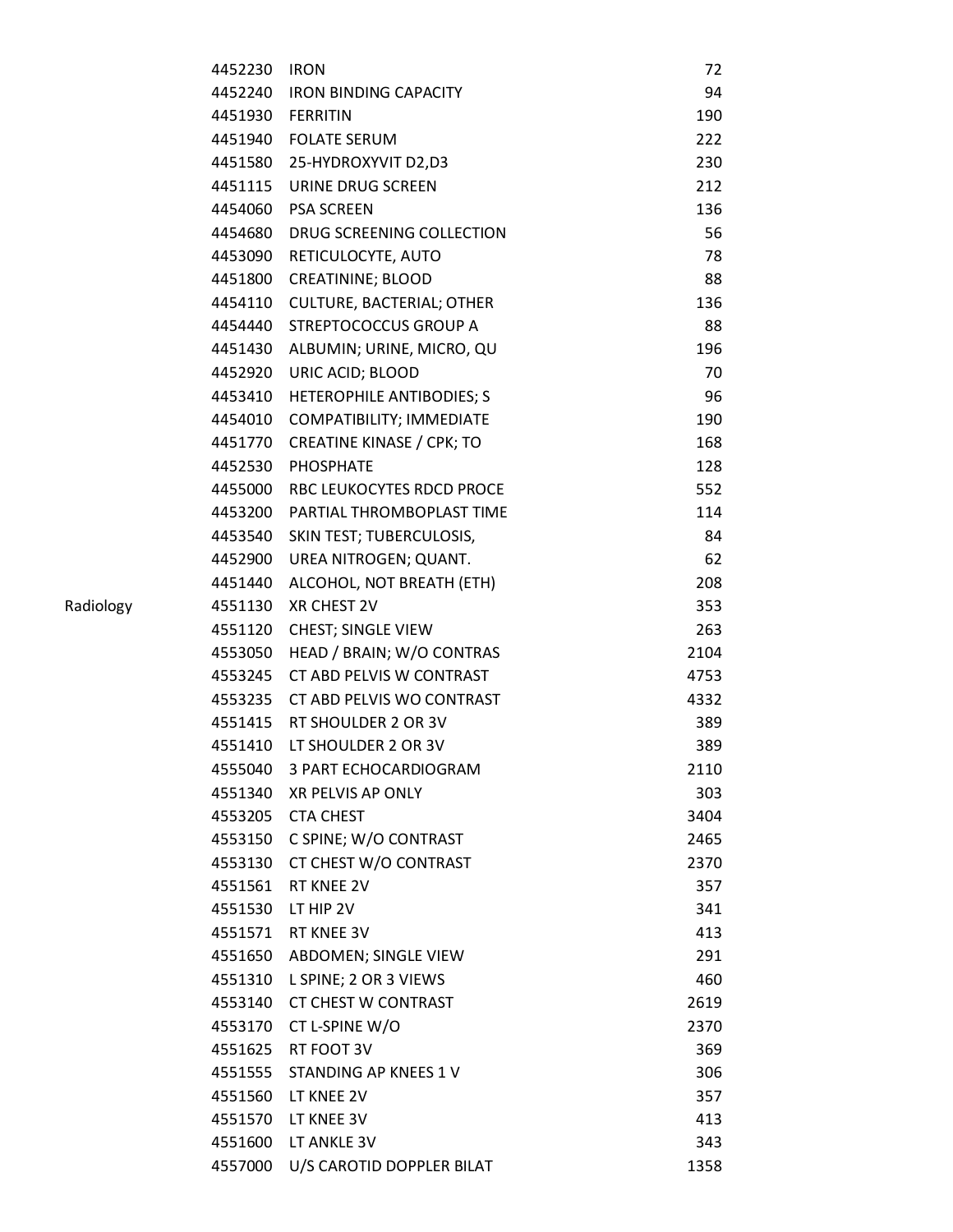| 4552150 | MYOCARDIAL; SPECT, MULTIP         | 4289 |
|---------|-----------------------------------|------|
| 4551598 | RT ANKLE 3V                       | 343  |
|         | 4551495 RT HAND 2V                | 247  |
| 4551670 | XR ABDOMEN 2V                     | 418  |
|         | 4553045 CT ABD PELVIS W/WO CONTRA | 5568 |
| 4556171 | MRI RT UPPER EXT JOINT WO         | 2674 |
|         | 4551460 LT FOREARM 2V             | 322  |
| 4551170 | XR CHEST 1V WITH 2V RIBS          | 405  |
| 4551470 | LT WRIST 2V                       | 284  |
|         | 4551485 RT WRIST 3V               | 349  |
| 4656262 | IRON SUCROSE 20MG/ML 5ml          | 4    |
| 4651071 | <b>CUBICIN 500MG IV</b>           | 4    |
| 4651750 | SODIUM CHLORIDE 0.9% 1000         | 282  |
| 4651749 | NORMAL SALINE 0.9% 100CC          | 72   |
| 4659012 | Ceftriaxone 1 gm                  | 64   |
| 4651691 | Zofran 4mg/2ml IV                 | 18   |
| 4659014 | REMICADE 100MG/20ML               | 276  |
| 4655455 | IPRATRO/ALB 0.5/3MG NEB           | 12   |
| 4651690 | ZOFRAN 4MG/2ML IV                 | 18   |
| 4659147 | ZOSYN 3.375 GRAMS VIAL INJ        | 38   |
| 4659219 | HYDROCODONE/ACETAMINOPHEN 5/32    | 6    |
| 4655125 | <b>ASPIRIN 81MG PO</b>            | 6    |
| 4659952 | ATROPINE 1MG/10ML                 | 22   |
| 4651601 | Thiamine 200 mg/ml inj            | 36   |
| 4655035 | ALBUTEROL SOLUTION 2.5MG/3ML      | 6    |
| 4656200 | ACETAMINOPHEN 325MG TAB           | 6    |
| 4651251 | Heparin, 25,000 units/500 ml      | 12   |
| 4651637 | Midazolam 2mg/2ml IV              | 36   |
| 4651339 | Enoxaparin 60 mg/0.6 ml syr       | 24   |
| 4655295 | DOCUSATE SODIUM 100MG CAP         | 6    |
| 4651220 | FUROSEMIDE 40MG/4ML INJ           | 36   |
| 4659118 | ENOXAPARIN 100MG/1ML              | 26   |
| 4659141 | FENTANYL CITRATE 100 MCG VIAL     | 42   |
| 4651244 | Heparin 10,000 (10 ml)/10 ml      | 26   |
| 4659162 | PIPERCILLIN/TAZOBACTAM 4.5 GRA    | 26   |
| 4655339 | <b>CULTURELLE</b>                 | 6    |
| 4655725 | METOPROLOL TAR 50MG TAB           | 6    |
| 4659289 | OXYCODONE/ACETAMINOPEN 5MG/325    | 6    |
| 4659252 | CARVEDILOL 12.5MG TAB             | 6    |
| 4651760 | SODIUM CHLORIDE 0.9% 250M         | 168  |
| 4659130 | CHOLECALCIFEROL 1000U TAB         | 6    |
| 4655673 | Levofloxacin 750m/150ml           | 78   |
| 4659179 | <b>FUROSEMIDE 20MG TABS</b>       | 6    |
| 4659287 | SOLUMEDROL 125MG INJ              | 38   |
| 4658147 | Keppra, 500 mg/5 ml               | 6    |
| 4658078 | Pantoprazole 20 mg tab            | 12   |
| 4655840 | Mucinex 600mg Tab                 | 6    |
| 4659949 | ZOFRAN 4MG INJ                    | 22   |

Pharmacy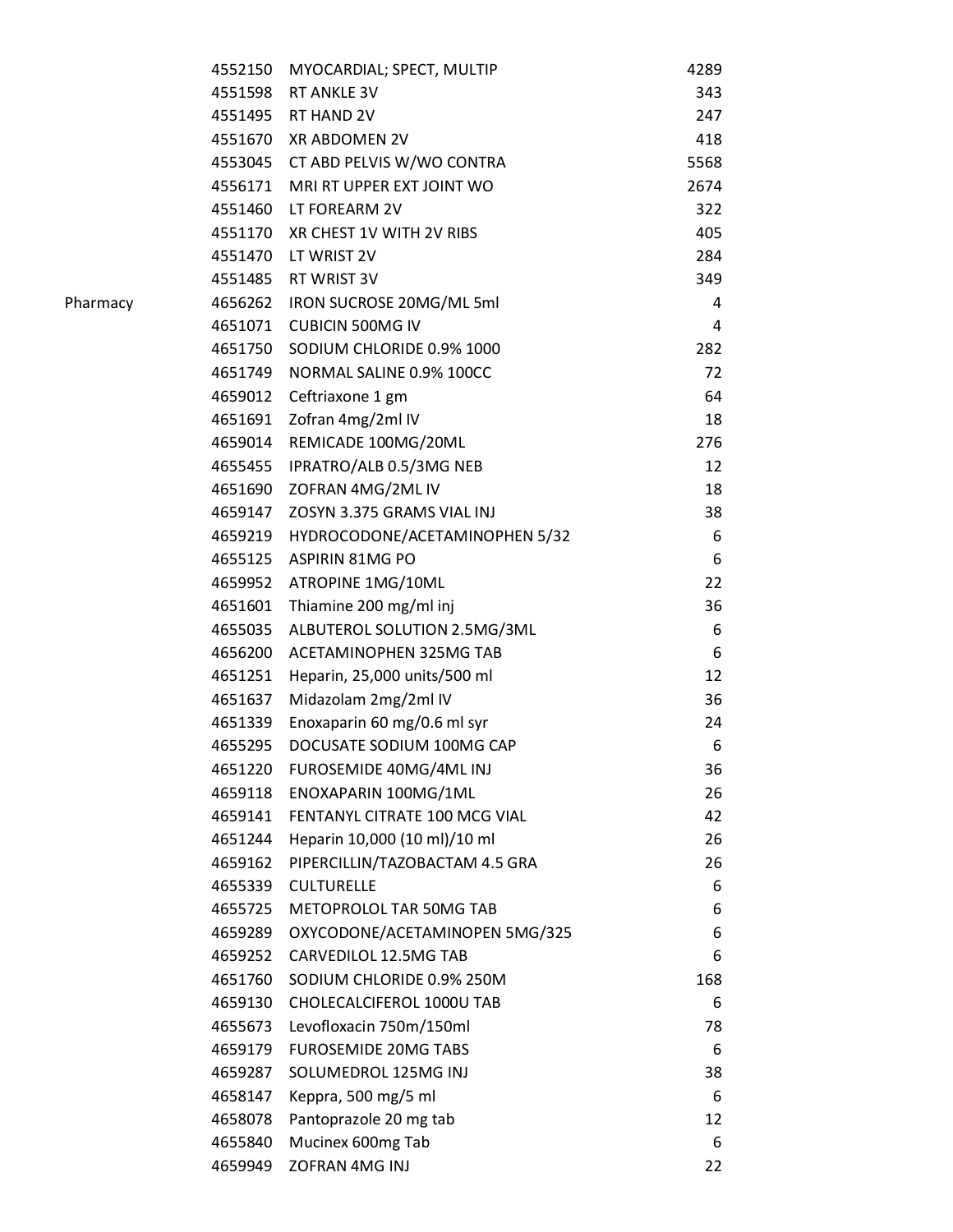| 4659262 | <b>LOSARTAN 50MG TAB</b>       | 6   |
|---------|--------------------------------|-----|
| 4655826 | Multivitamin Tab               | 6   |
|         | 4655231 Calcium 500 mg tabs    | 6   |
| 4659167 | <b>ELIQUIS 5 MG TAB</b>        | 6   |
| 4651358 | Magnesium Sulfate 1 gm/2 ml    | 36  |
| 4659257 | VANCOMYCIN 1 GRAM / VIAL       | 64  |
| 4659149 | LORAZEPAM 2MG INJ              | 26  |
| 4659331 | ACYCLOVIR 400MG TABS           | 6   |
| 4659977 | HEPARIN SODIUM/0.45 NACL       | 46  |
| 4651340 | ENOXAPARIN 30MG/ML             | 26  |
| 4659063 | <b>BUDESONIDE 0.2590 NEB</b>   | 16  |
| 4659314 | KETOROLAC 60MG/2ML             | 24  |
| 4659217 | CIPROFLOXACIN 400MG/200ML      | 24  |
| 4659278 | MORPHINE 10MG/10ML INJ         | 38  |
| 4659042 | Ceftriaxone, 2 gm ADV          | 36  |
| 4659164 | <b>GABAPENTIN 300MG CAP</b>    | 6   |
| 4659265 | <b>HYDRALAZINE 25MG TAB</b>    | 6   |
| 4651115 | DEPO MEDROL 80MG/ML INJ        | 56  |
| 4659074 | CYCLOBENZAPRINE 10MG TAB       | 6   |
| 4659305 | POTASSIUM CHLORIDE ER CAPS     | 6   |
| 4659951 | MORPHINE 4MG/MLINJ             | 25  |
| 4659971 | POTASSIUM CHLORIDE 10 MEQ CAPS | 6   |
| 4655080 | CEPHALEXIN 250MG TAB           | 6   |
| 4659143 | ASCORBIC ACID 250MG TAB        | 6   |
| 4659190 | VICODIN 5/325MG TAB            | 6   |
| 4659943 | ACETAMINOPHEN LIQUID 160MG/5ML | 6   |
| 4659204 | <b>GABAPENTIN 100MG CAPS</b>   | 6   |
| 4655686 | LEVOTHYROXINE 50MCG TAB        | 6   |
| 4658081 | Pantoprazole, 40 mg Inj        | 70  |
| 4651617 | Ketoralac 30mg IV              | 18  |
| 4655688 | Lexiscan 0.4 mg/5 ml IVP       | 148 |
| 4651195 | EPINEPHRINE 1MG/ML INJ         | 8   |
| 4658085 | TNKASE 50 MG IV                | 246 |
| 4659027 | Heparin Flush, 500 units/5 ml  | 2   |
| 4655755 | MAGNESIUM OXIDE 400MG PO       | 6   |
| 4656091 | Synvisc-One 48 mg/6 ml         | 64  |
| 4659203 | SERTRALINE HCL 50MG TAB        | 6   |
| 4659244 | ATORVASTIN 20 MG               | 6   |
| 4651584 | SOLU-MEDROL 1GM IV             | 18  |
| 4655820 | <b>IBUPROFEN 200MG TAB</b>     | 6   |
| 4659196 | LISINOPRIL 5MG TAB             | 6   |
| 4659315 | POTASSIUM CHLORIDE 20 MEQ/10ML | 24  |
| 4656205 | ACETAMINOPHEN 500MG TAB        | 6   |
| 4659972 | PROTONIX 40 MEQ TABS           | 6   |
| 4659214 | SENNA-LAX 8.6MG TAB            | 6   |
| 4651355 | MAG SULFATE 50% 1GM/2ML IV     | 36  |
| 4656225 | <b>TRAMADOL 50MG TAB</b>       | 6   |
| 4659033 | Gabapentin, 300 mg cap         | 6   |
|         |                                |     |